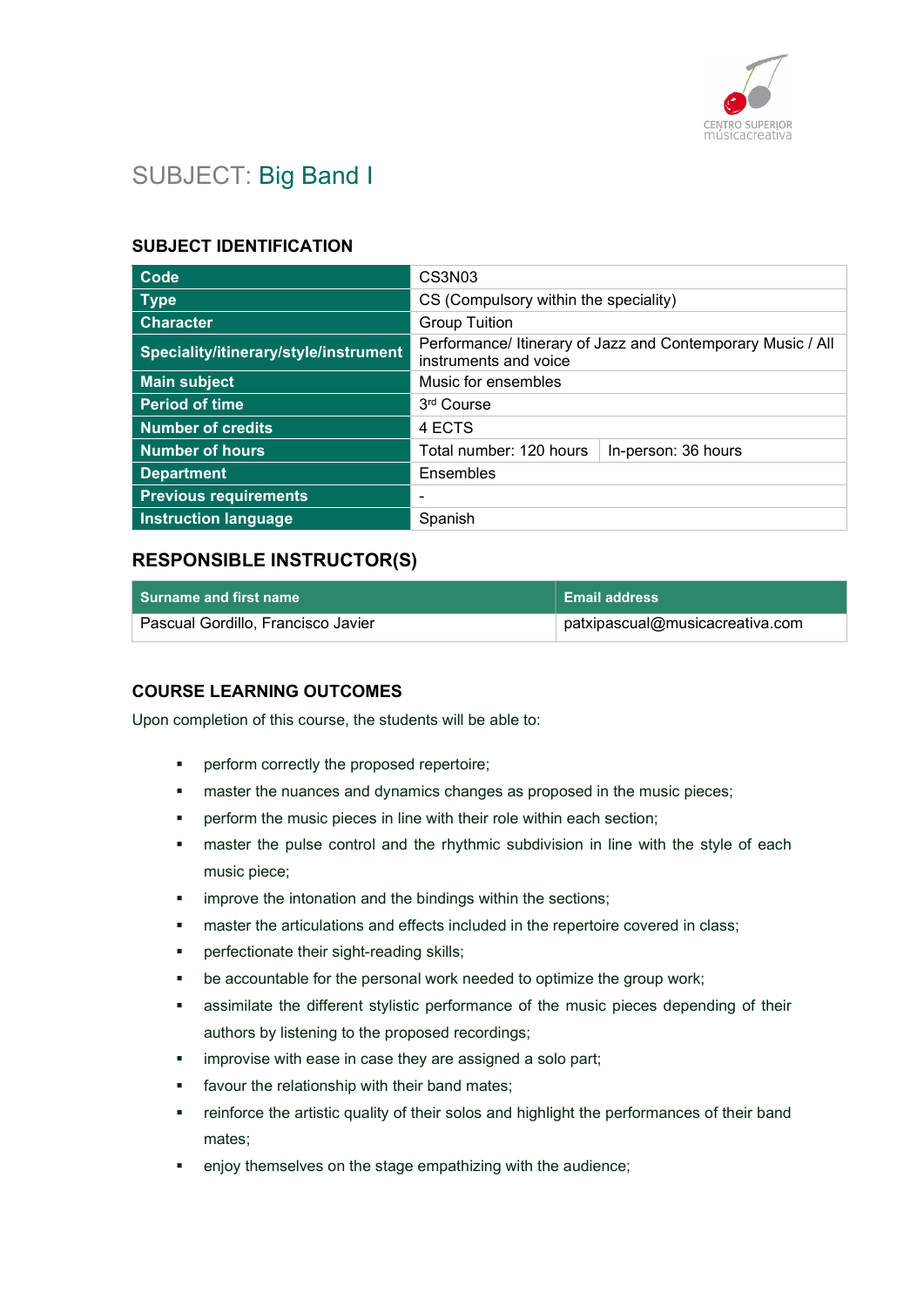

transmit emotions in their group performances and in their solo parts.

## COURSE CONTENT

| <b>Thematic block</b>    | <b>Themes / Repertoire</b>                                                          |
|--------------------------|-------------------------------------------------------------------------------------|
|                          | Theme 1. Articulation                                                               |
|                          | Theme 2. Nuances and dynamics                                                       |
| I. Technique             | Theme 3. Intonation and binding                                                     |
|                          | Theme 4. Performance of effects in winds                                            |
|                          | Theme 5. Listening of the proposed music pieces in order to<br>assimilate the style |
| II. Performance          | Theme 6. Phrasing, breathing, and stylistic performance                             |
|                          | Theme 7. Specific work of singers and soloists                                      |
|                          | Theme 8. The specific role of each musician within his/her section                  |
| <b>III. Sections</b>     | Theme 9. The independent work of each section                                       |
|                          | Theme 10. The specific work of the rhythmic section                                 |
|                          | Theme 11. Pulse control, accelerated and retarded                                   |
| IV. Rhythm               | Theme 12. Domain of the subdivision according to the style                          |
| V. Style                 | Theme 13. Performance in swing, ballad, bebop, funk, rock, Latin<br>styles          |
| <b>VI. Improvisation</b> | Theme 14. Improvisation for soloists                                                |
| VII. Sight-reading       | Theme 15. Specific exercises to work on sight-reading                               |

## STUDENT´S STUDY HOURS PLANNING

| <b>Activity type</b>                                           | <b>Total hours</b>   |
|----------------------------------------------------------------|----------------------|
| <b>Theoretic activities</b>                                    | 6 hours              |
| <b>Practice activities</b>                                     | 43 hours             |
| Other mandatory training activities (seminars, workshops etc.) | 2 hours              |
| <b>Test taking</b>                                             | 3 hours              |
| <b>Student self-study hours</b>                                | 100 hours            |
| <b>Practice preparation</b>                                    | 26 hours             |
| <b>Total student working hours</b>                             | $54+126 = 180$ hours |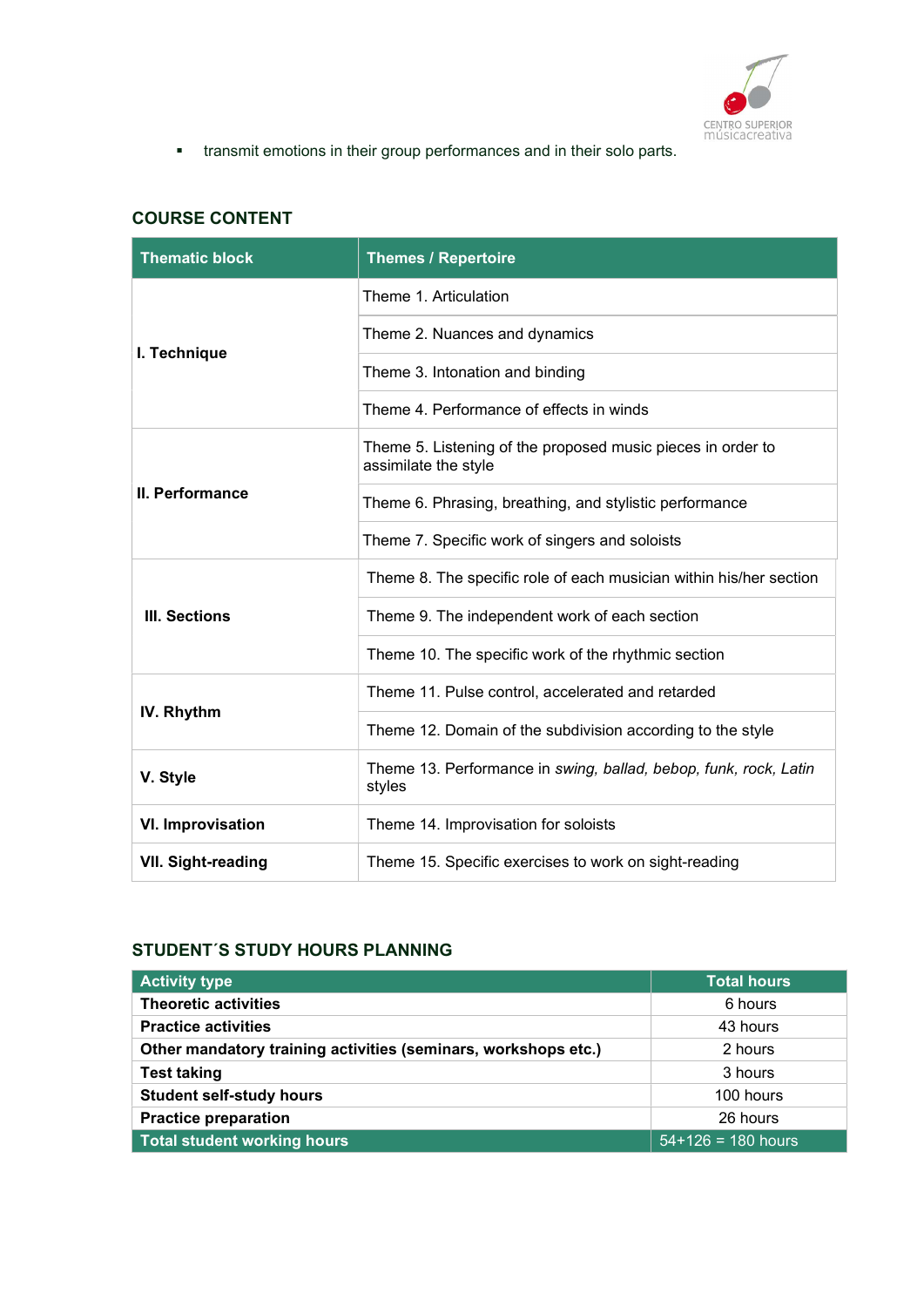

## **METHODOLOGY**

| <b>Theoretical activities</b>                                                | Theoretical/conceptual explanations and analysis of different<br>examples coming from all the most relevant music styles.                                                                                            |
|------------------------------------------------------------------------------|----------------------------------------------------------------------------------------------------------------------------------------------------------------------------------------------------------------------|
| <b>Practical activities</b>                                                  | Practical application of what has been studied in class through<br>transcriptions, collective group intonation, performance with<br>instrument, sight-reading, rhythms and melodies composition and<br>improvisation |
| <b>Other training mandatory</b><br>activities (workshops,<br>seminars, etc.) | Thematic sessions with visiting professors                                                                                                                                                                           |

#### CALIFICATION CRITERIA AND TOOLS

| <b>Theoretical activities</b>                                                   | Participation: The students must actively participate in class, proving<br>interest and/or understanding of the content covered.<br>Continuous evaluation: The students must fulfil the requested<br>assignments during the whole academic course, proving research<br>ability and practice synthesis skills concerning theoretical concepts in<br>performance.                                                                                                                                                                                                                                                 |
|---------------------------------------------------------------------------------|-----------------------------------------------------------------------------------------------------------------------------------------------------------------------------------------------------------------------------------------------------------------------------------------------------------------------------------------------------------------------------------------------------------------------------------------------------------------------------------------------------------------------------------------------------------------------------------------------------------------|
| <b>Practical activities</b>                                                     | Participation: The students must actively participate in class, proving<br>interest and/or understanding of the content covered.<br>Continuous evaluation: The students must fulfil the requested practical<br>assignments during the whole academic course based on to team-<br>work dynamics and also prove writing and oral skills, beside<br>performing skills.<br>Performance exams: The students must take at least two exams<br>during the academic course in order to show the practical skills<br>acquired and the practical assimilation of the course contents,<br>following the tests instructions. |
| <b>Other educational mandatory</b><br>activities (workshops,<br>seminars, etc.) | <b>Participation:</b> The students must actively participate in the different<br>relevant events as considered by the instructor or by Degree the<br>coordinators.                                                                                                                                                                                                                                                                                                                                                                                                                                              |

#### EVALUATION CRITERIA

| <b>Theoretical activities</b> | To develop in a reasoned way, a conceptual/ theoretical framework<br>and analyse consequently examples of the most relevant music<br>styles and the personal performing techniques |
|-------------------------------|------------------------------------------------------------------------------------------------------------------------------------------------------------------------------------|
| <b>Practical activities</b>   | To apply the theory studied in class through transcriptions, group<br>intonation, performance with instrument, sight-reading<br>and<br>composition of rhythms and melodies.        |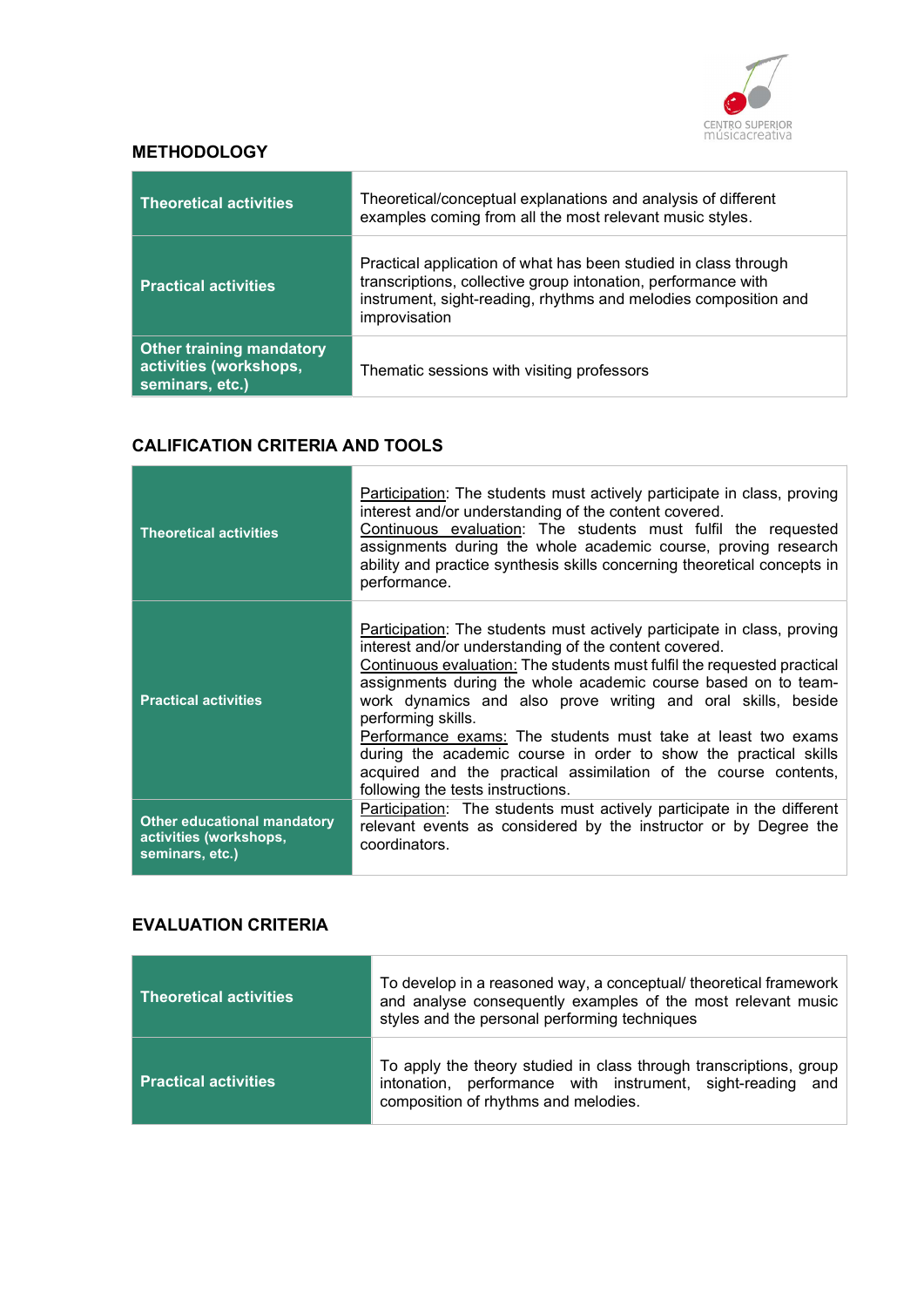

Other training mandatory activities (workshops, seminars, etc.)

To attend and participate in the relevant events for their education (Meet the artists sessions, invited professors sessions, concerts and rehearsals)

#### GRADE DETERMINATION SYSTEM

#### Grade determination system in continuous assessment

|                       | <b>Grade</b><br>percentage |
|-----------------------|----------------------------|
| Participation         | 10%                        |
| Continuous assessment | 20%                        |
| Mid-term exam         | 20%                        |
| Final exam            | 50%                        |
| Total                 | 100%                       |

### Grade determination system in cases of loss of continuous assessment right

|            | Grade<br>percentage |
|------------|---------------------|
| Final exam | 80%                 |
| Total      | 80%                 |

### Grade determination system for the extraordinary assessment call

|             | Grade<br>percentage |
|-------------|---------------------|
| Retake exam | 100%                |
| Total       | 100%                |

## Grade determination system for students with disabilities

In principle, the grade determination system for students with disabilities will be carried out following the criteria set for the rest of the students, ensuring equal opportunities and conditions for all the students. However, if necessary, the instructor in charge will take into account the type of disability of the concerned student. Should the situation apply, the assessment conditions will be adapted in accordance to the limitations of the corresponding disability.

These considerations will be established once the concerned student enrols in the corresponding courses. For the official records, the student and/or the student representative will be requested to present the corresponding disability report for the official accreditation.

|                       | <b>Grade</b><br>percentage |
|-----------------------|----------------------------|
| Participation         | 10%                        |
| Continuous evaluation | 20%                        |
| Mid-term exam         | 20%                        |
| Final exam            | 50%                        |
| Total                 | 100%                       |